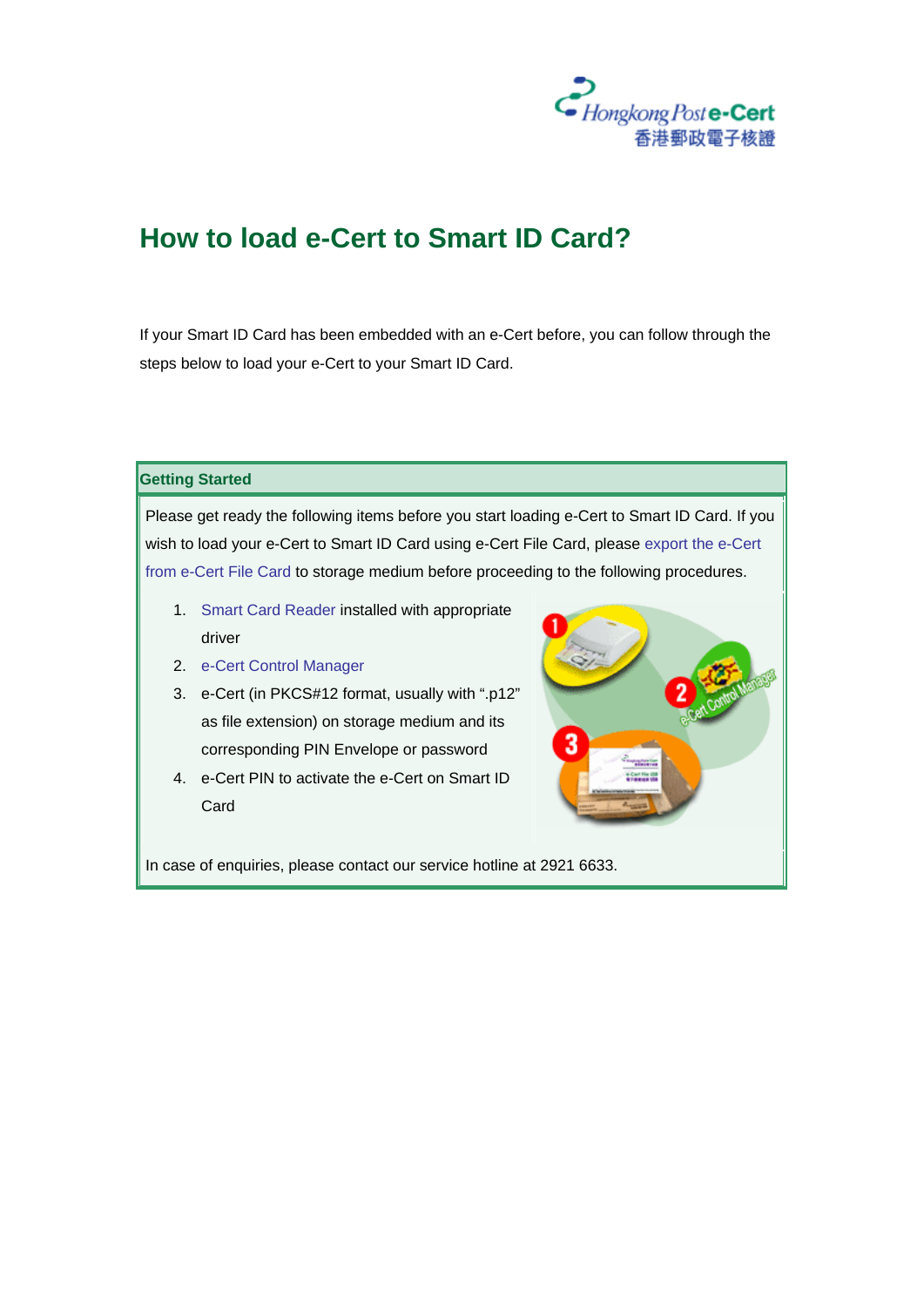**Step 1** Select "Hongkong Post e-Cert" from the Windows "Start" menu and click "e-Cert Control Manager".



## **Step 2** Select and click "Advanced Mode"



Diagram 1

**Step 3** Insert your Smart ID Card to the Card Reader and wait for a few seconds. Then click the "+" icon shown in Diagram 2 to expand "Smart Cards" and also "HKPost e-Cert".



Diagram 2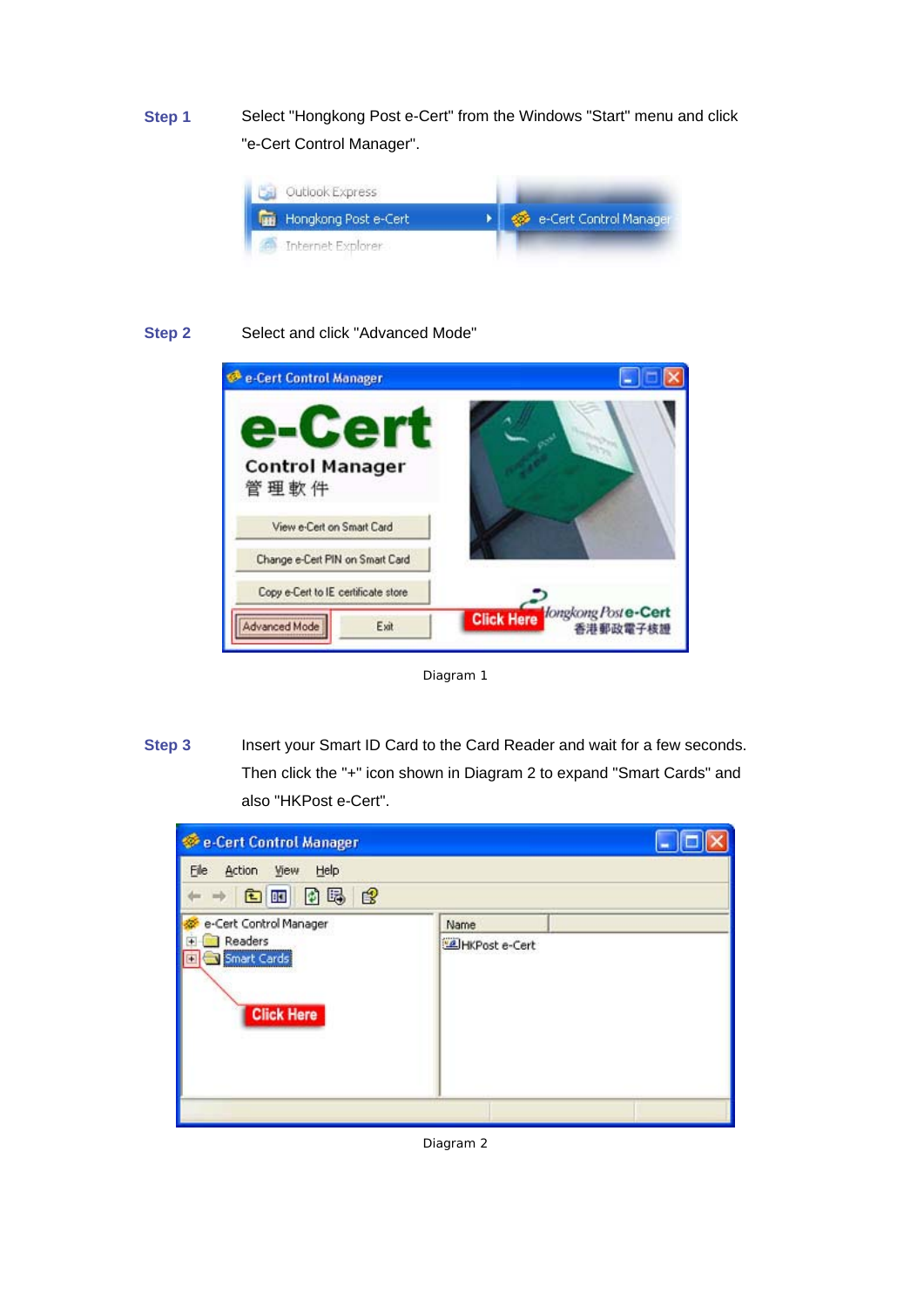**Step 4** Right click "e-Cert (not logged in)" option and then select "Load Certificates".

| <b>Cert Control Manager</b>                                                               |                          |                 |                   |  |
|-------------------------------------------------------------------------------------------|--------------------------|-----------------|-------------------|--|
| File<br><b>Action</b><br>View<br>Help                                                     |                          |                 |                   |  |
| [5] [5]<br>白<br><b>IB</b>                                                                 | $\mathbb{B}$             |                 |                   |  |
| e-Cert Control Manager                                                                    |                          | Name            |                   |  |
| Readers<br>Ŧ<br>Smart Cards<br>$\blacksquare$<br>HKPost e-Cert<br>e-Cert (not logged in). |                          | ELHKPost e-Cert |                   |  |
| Applications<br>圖<br>e-Cert                                                               | Login<br>Change Password |                 |                   |  |
|                                                                                           | Load Certificates        |                 | <b>Click Here</b> |  |
|                                                                                           | <b>Erase Card</b>        |                 |                   |  |
|                                                                                           | Refresh                  |                 |                   |  |
|                                                                                           | <b>Properties</b>        |                 |                   |  |
|                                                                                           | Help                     |                 |                   |  |
| Load e-Cert from a PKCS#12 file                                                           |                          |                 |                   |  |

Diagram 3

**Step 5** Insert floppy disk to floppy drive and click "Browse" to load e-Cert from floppy disk to Smart ID Card.

> Alternatively, if the e-Cert (in PKCS#12 format) is already located on either your hard disk or USB storage device or other storage medium, please simply click "Browse" to locate the e-Cert file.

**Attention:** For e-Cert File Card user, please export the e-Cert to the storage medium (e.g. USB storage device, hard disk or other storage media) before proceeding to this user guide.

| File              | <b>Cort Control Manager</b><br><b>Select File</b>                                                                         |
|-------------------|---------------------------------------------------------------------------------------------------------------------------|
| ⇚<br>e-<br>圖<br>Ξ | Enter certificate filename and file password (if required).<br><b>Click Here</b><br>Filename:<br>Browse<br>File Password: |
|                   | Cancel<br>Help<br>< Back<br>Next ><br>Load e-Cert from a PKCS#12 file                                                     |

Diagram 4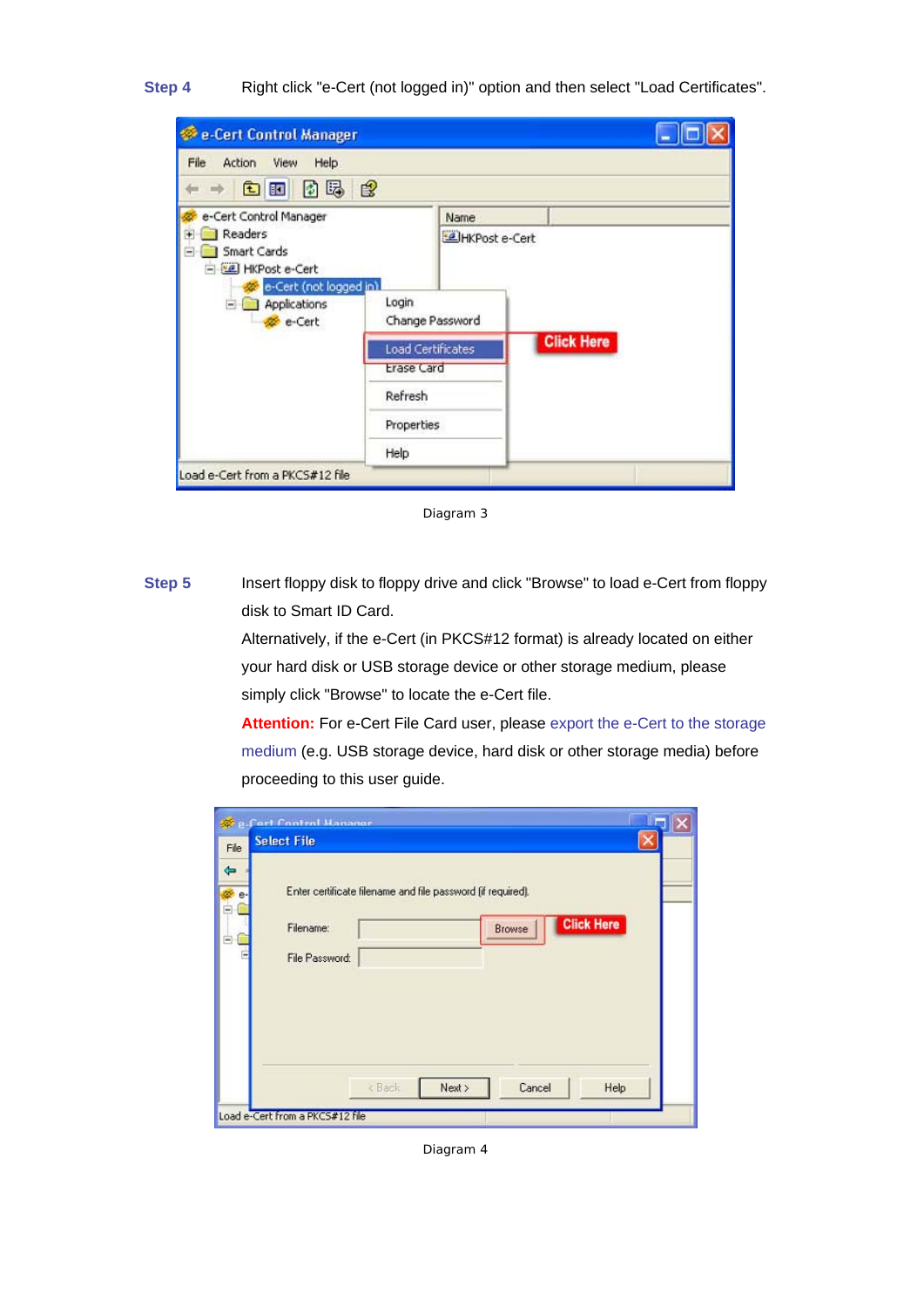**Step 6** Select drive that stored the e-Cert file (shown in Diagram 5 - Caption No. 1). Find and select the file (Caption No. 2). See whether the selected file name is in the field of "File Name" (Caption No. 3). If yes, click "Open" to proceed to next step.

| <b>Cert Control Manager</b><br>Action<br>File                                    | Select File                                                            |                                                                  | $ \Box$ $x$<br>$\vert x \vert$           |
|----------------------------------------------------------------------------------|------------------------------------------------------------------------|------------------------------------------------------------------|------------------------------------------|
| 面面<br>دە<br>e-Cert Control<br>Readers<br>Smart Card<br>E CE HKPos<br>$e-$<br>田園和 | Open.<br>Enter d<br>Look in: D:<br>$\Box$ 15155A<br>Filenar<br>File Pa | $\bullet$                                                        | Od E-                                    |
| Load e-Cert from a PKCS#12 file                                                  | File name:<br>Files of type:                                           | 15155A<br>Certificate Files (".p12, ".pfx, ".cer, ".crt, ".p7l * | <b>Click Here</b><br>3<br>Open<br>Cancel |

Diagram 5

**Step 7** Enter 16-digit number shown on the PIN envelope provided by Hongkong Post and click "Next" to proceed to next step.

|                                                | Cort Control Manager<br><b>Select File</b>                                                                                                            |  |
|------------------------------------------------|-------------------------------------------------------------------------------------------------------------------------------------------------------|--|
| File<br>$\Leftrightarrow$<br>e-<br>Ė<br>Ë<br>٠ | Enter certificate filename and file password (if required).<br>D:\15155A.p12<br>Filename:<br>Browse<br><b>MINIMUM MACHINESS NEW</b><br>File Password: |  |
|                                                | <b>Click Here</b><br>Cancel<br>Help<br><back<br>Next &gt;</back<br>                                                                                   |  |
|                                                | Load e-Cert from a PKC5#12 file                                                                                                                       |  |

Diagram 6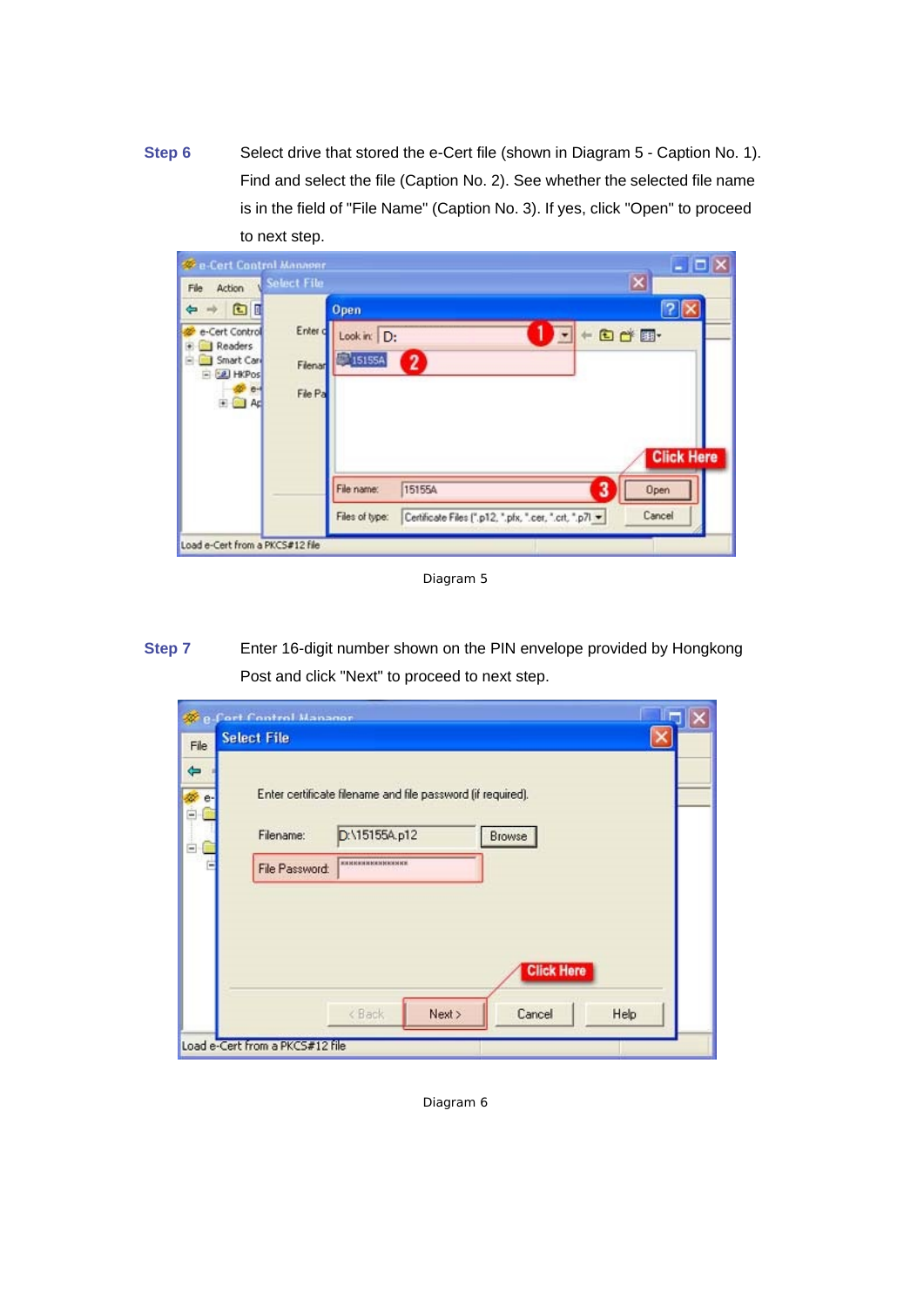**Step 8** Check whether the information shown in Diagram 7 (Caption No. 1) is correct. If yes, select the option "Load the Certificate to the Smart Card" (Caption No. 2). Click "Next" to proceed to next step.

| <b>SC e-Cert Control Manager</b>                                                                                                                                                                                                                                | - 0 |
|-----------------------------------------------------------------------------------------------------------------------------------------------------------------------------------------------------------------------------------------------------------------|-----|
| View Help<br>File<br>Action                                                                                                                                                                                                                                     |     |
| <b>Called</b> Select Certificate                                                                                                                                                                                                                                |     |
| e-Cert Control<br>Select certificate to be loaded<br>Readers<br>Smart Card<br>YIP Yau Shing<br>E LE HKPost<br>App<br>$\overline{2}$<br>6 Load the Certificate to the Smart Card<br>C Load the Certificate to the Offline Certificate Store<br><b>Click Here</b> |     |
| <back<br>Next<br/>Help<br/>Cancel<br/>Load e-Cert from a PKCS#12 file</back<br>                                                                                                                                                                                 |     |

Diagram 7

**Step 9** Type in a new name in the field of "Key Slot Name", it is suggested to name the key slot according to the date of the certificate generated (e.g. e-Cert20060729). Click "Next" to proceed to next step.

| File:<br>Action View Help<br>→ <b>€ Tre</b> Key Slot Name<br>$\leftarrow$                                                                                                                                              |  |
|------------------------------------------------------------------------------------------------------------------------------------------------------------------------------------------------------------------------|--|
|                                                                                                                                                                                                                        |  |
|                                                                                                                                                                                                                        |  |
| e-Cert Control<br>Readers<br>闲<br>Smart Card<br>e<br>Enter a new name for the key slot.<br>E EL HKPost<br>$e-C$<br>Key Slot Name<br>E App<br>e-Cent20060729<br><b>Click Here</b><br>< Back<br>Next ><br>Cancel<br>Help |  |
| Load e-Cert from a PKCS#12 file                                                                                                                                                                                        |  |

Diagram 8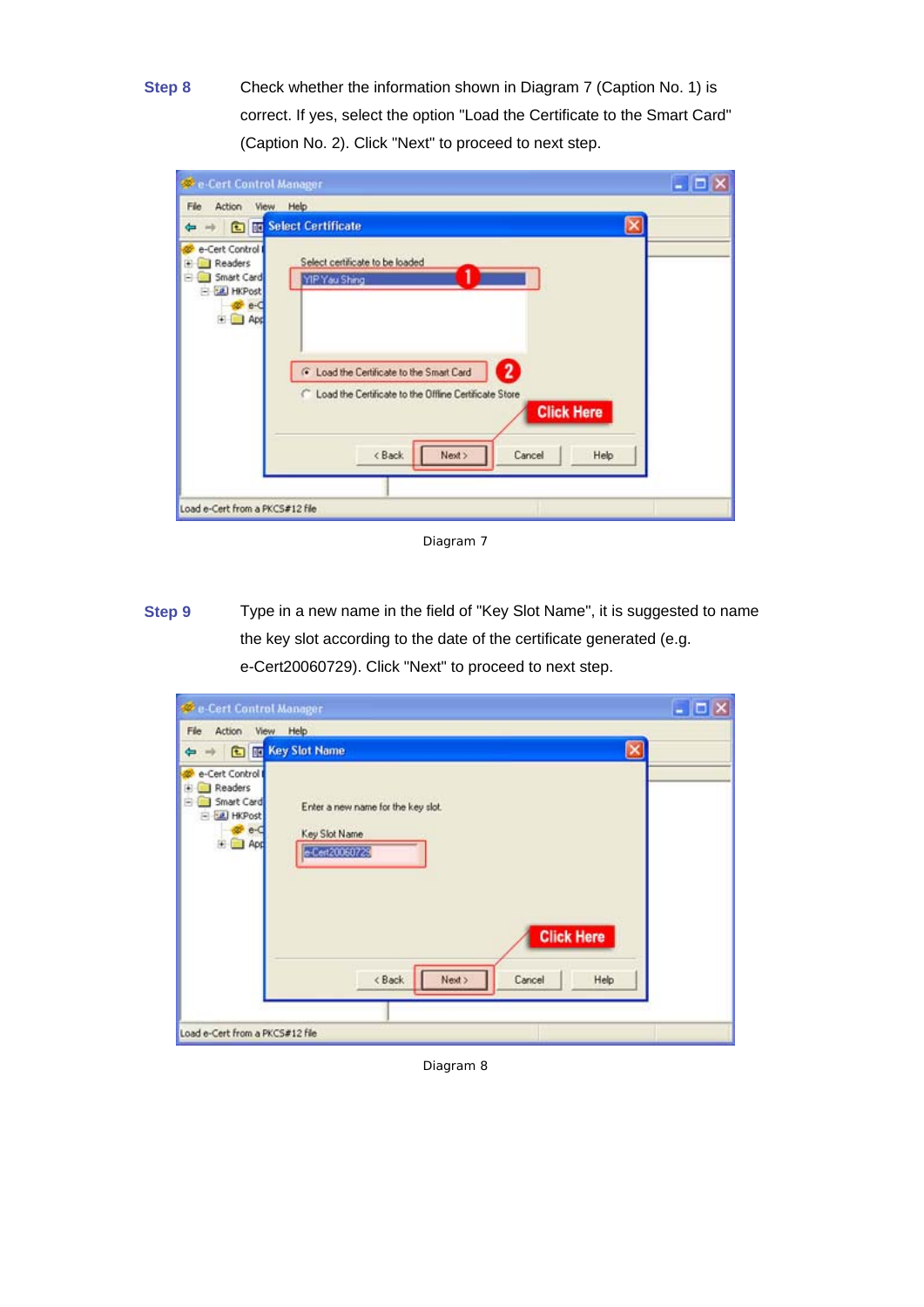**Step 10** Enter your e-Cert PIN and click "OK" to continue. The e-Cert PIN is the current password that used to activate the e-Cert on Smart ID Card.

> **Attention:** The certificate will be blocked after 5 failure attempts (default setting). However, the **exact** number of the attempts remaining should be referred to the box shown in Diagram 9 (Caption No. 1).

| Wew Key Slot Name<br>Action<br>File<br>国田<br>÷<br>e-Cert Control Man<br>Readers<br>$+$<br>Enter a new name for the key slot.<br>Smart Cards<br>e.<br>HKPost e-C<br><b>HKPost e-Cert</b><br>$ ?  \times$<br>Key Slot Name | $\vert \mathbf{x} \vert$ |
|--------------------------------------------------------------------------------------------------------------------------------------------------------------------------------------------------------------------------|--------------------------|
|                                                                                                                                                                                                                          |                          |
| e-Cert 0<br>e-Cert20060729<br>e-Cert PIN<br>Applicat<br>Retries Remaining: 5<br>Cancel<br>OK.<br><b>Click Here</b>                                                                                                       |                          |
| <back<br>Cancel<br/>Next &gt;</back<br>                                                                                                                                                                                  | Help                     |

Diagram 9

**Step 11** Click "Finish" to load the certificate to your Smart ID card.

**Attention**: The original e-Cert on your Smart ID Card will automatically be replaced and loaded to the certificate store of the e-Cert Control Manager.

| Cert Control Manager                                                                                           |                                                                                                                                                                                         | $  D X $ |
|----------------------------------------------------------------------------------------------------------------|-----------------------------------------------------------------------------------------------------------------------------------------------------------------------------------------|----------|
| <b>View</b><br>Action<br>File                                                                                  | <b>Confirmation</b><br>×                                                                                                                                                                |          |
| 国田<br>÷<br>e-Cert Control Man-<br>Readers<br>$+$<br>Smart Cards<br>圖<br>E CAL HKPost e-C<br>e-Cert<br>Applicat | The following certificates will be loaded:<br>The following e-Cert will be loaded to the card:<br>Hongkong Post YIP Yau Shing<br>Renaming Key to: e-Cert20060729<br>$\overline{\omega}$ |          |
| Load e-Cert from a PKCS#12 file                                                                                | To proceed press Finish<br><b>Click Here</b><br>Finish<br><back<br>Cancel<br/>Help</back<br>                                                                                            |          |

Diagram 10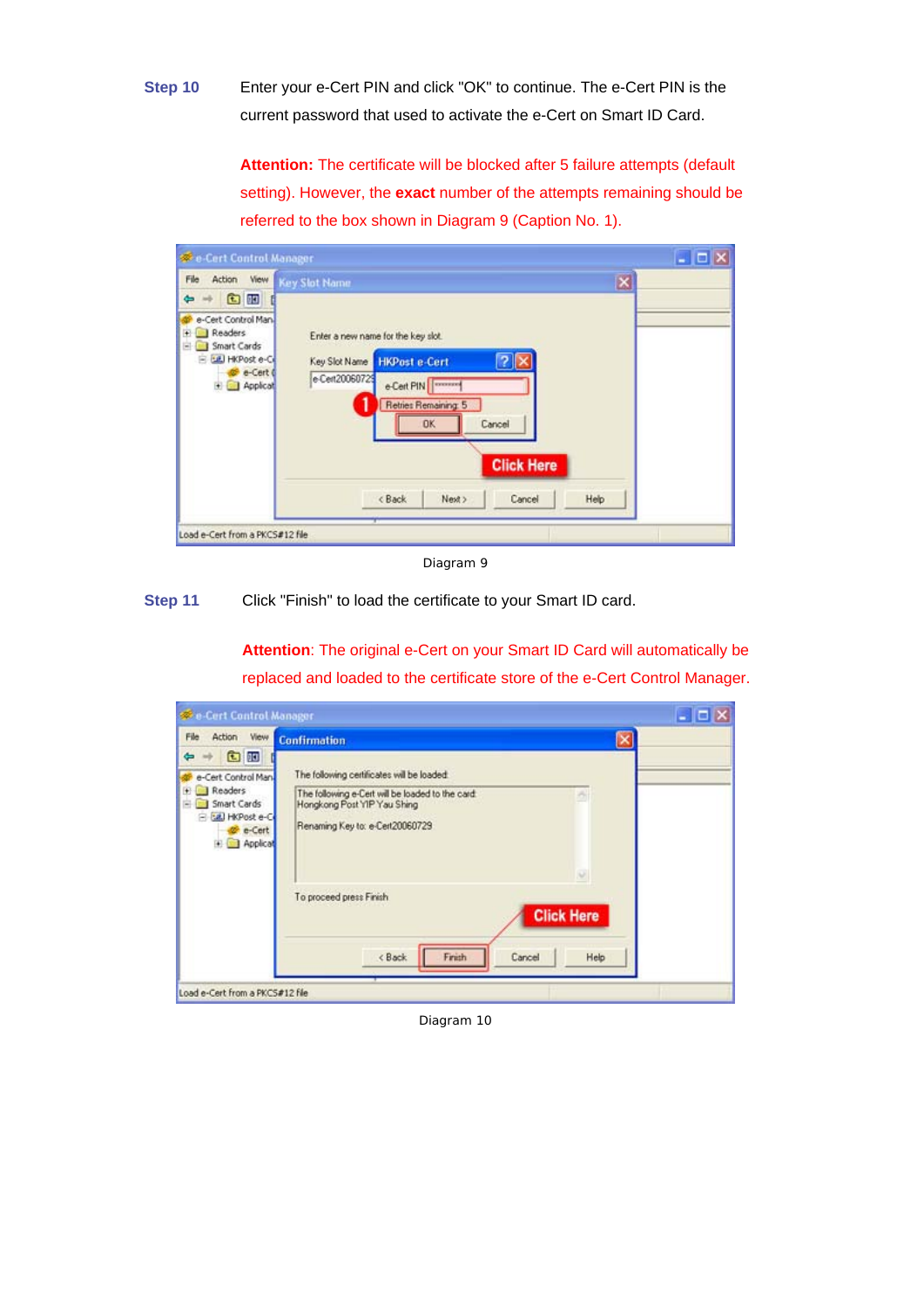| <b>Steffort Control Mananor</b><br><b>Confirmation</b>                                                              |                                                                                                                                                                                                                    |      |
|---------------------------------------------------------------------------------------------------------------------|--------------------------------------------------------------------------------------------------------------------------------------------------------------------------------------------------------------------|------|
| <b>мыслыкасыналыкасыны</b><br>The follow<br>card:<br>Hongkon<br>Renaming<br><b>RECEIPED AND RECEIP</b><br>To procee | The following certificates will be loaded:<br><b>MODER</b><br><b>Londing</b><br><b>Confirmation</b><br>i<br>Your certificate has been loaded successfully.<br><b>Click Here</b><br>---------------------<br>OK<br> |      |
|                                                                                                                     | Cancel<br><back<br>Finish</back<br>                                                                                                                                                                                | Help |

Diagram 11

**Step 13** Click on the newly loaded certificate as shown in Diagram 12 (Caption No.1) and check the information of the certificate (Caption No. 2), such as the expiry date (extended) and the certificate location (On Card), displayed on the right hand panel.

> The previous certificate (Caption No. 3) will be automatically loaded to the certificate store of the e-Cert Control Manager. The status of the certificate location will be displayed as "On Disk".



Diagram 12